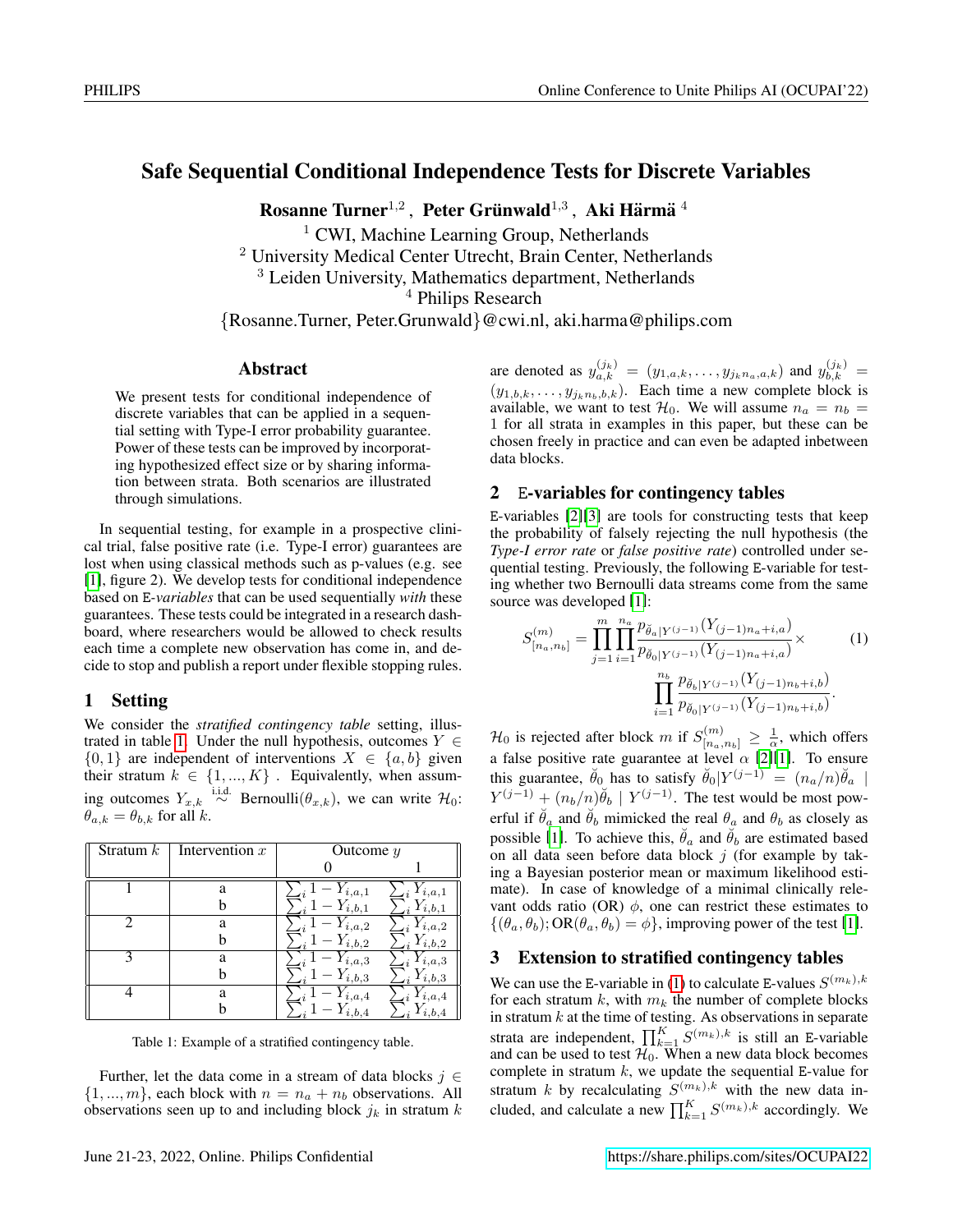need to determine  $\check{\theta}_{a,k}$  and  $\check{\theta}_{b,k}$  based on data seen so far, and an odds ratio to restrict the search space either based on observed data or clinical knowledge. These estimates could be based on aggregated data, or only on data from the corresponding stratum.

<span id="page-1-0"></span>

Figure 1: Estimates of odds ratios (ORs) in separate strata and in aggregated simulated data with  $K = 4$ ,  $m_k = 50$ ,  $\phi = 2$ , and  $\vec{\theta}_a = (0.4, 0.5, 0.4, 0.5)$ . The dashed line indicates true OR  $\phi$ .

# 4 Simulations with and without sharing odds ratio and proportion estimates between strata

At the start of data collection, estimates in separate strata can vary over time due to small samples, leading to imprecise estimates of the true odds ratio and proportions needed for calculating [\(1\)](#page-0-1). Using aggregated data could stabilize estimates (see figure [1\)](#page-1-0) and improve power.

<span id="page-1-1"></span>

Figure 2: Estimated power of  $\prod_{k=1}^{K} S^{(m_k),k}$  simulated with  $K = 4$ ,  $m_k = 50$  and  $\vec{\theta}_a = (0.4, 0.5, 0.4, 0.5)$  for various  $\phi$ .  $M = 100$ .

Power simulations were run for four estimation scenarios: not sharing any data between strata, sharing data only for estimating odds ratios, sharing data only for estimating proportions, and sharing both, equivalent to not stratifying data. In figure [2](#page-1-1) it can be observed that sharing the odds ratio estimate between strata improves power. Expected experiment duration decreased as well (data not shown). As expected, when proportions in control groups were very different over strata, sharing proportions worsened power, see [3.](#page-1-2) Replacing estimates of odds ratios from data by an estimate based on expert knowledge improved results (figure [4\)](#page-1-3).

<span id="page-1-2"></span>

Figure 3: Estimated power of  $\prod_{k=1}^{K} S^{(m_k),k}$  simulated with  $K = 4$ ,  $m_k = 50$  and  $\vec{\theta}_a = (0.1, 0.3, 0.5, 0.7)$  for various  $\phi$ .  $M = 100$ .

<span id="page-1-3"></span>

Figure 4: Estimated power of  $\prod_{k=1}^{K} S^{(m_k),k}$  simulated with  $K = 4$ ,  $m_k = 50$  and  $\vec{\theta}_a = (0.1, 0.3, 0.5, 0.7)$  for various ORs, with and without assumed knowledge of  $\phi$ .  $M = 100$ .

Future research could concern other ways than multiplication to combine E-variables from different strata, or completely different E-variables for conditional independence, for example ones that would directly optimize *regret*[\[2\]](#page-2-1).

This work is a part of the collaboration of CWI, UMCU, and Philips in the context of the [EPI](https://enablingpersonalizedinterventions.nl) project funded by the Dutch Science Foundation, NWO.